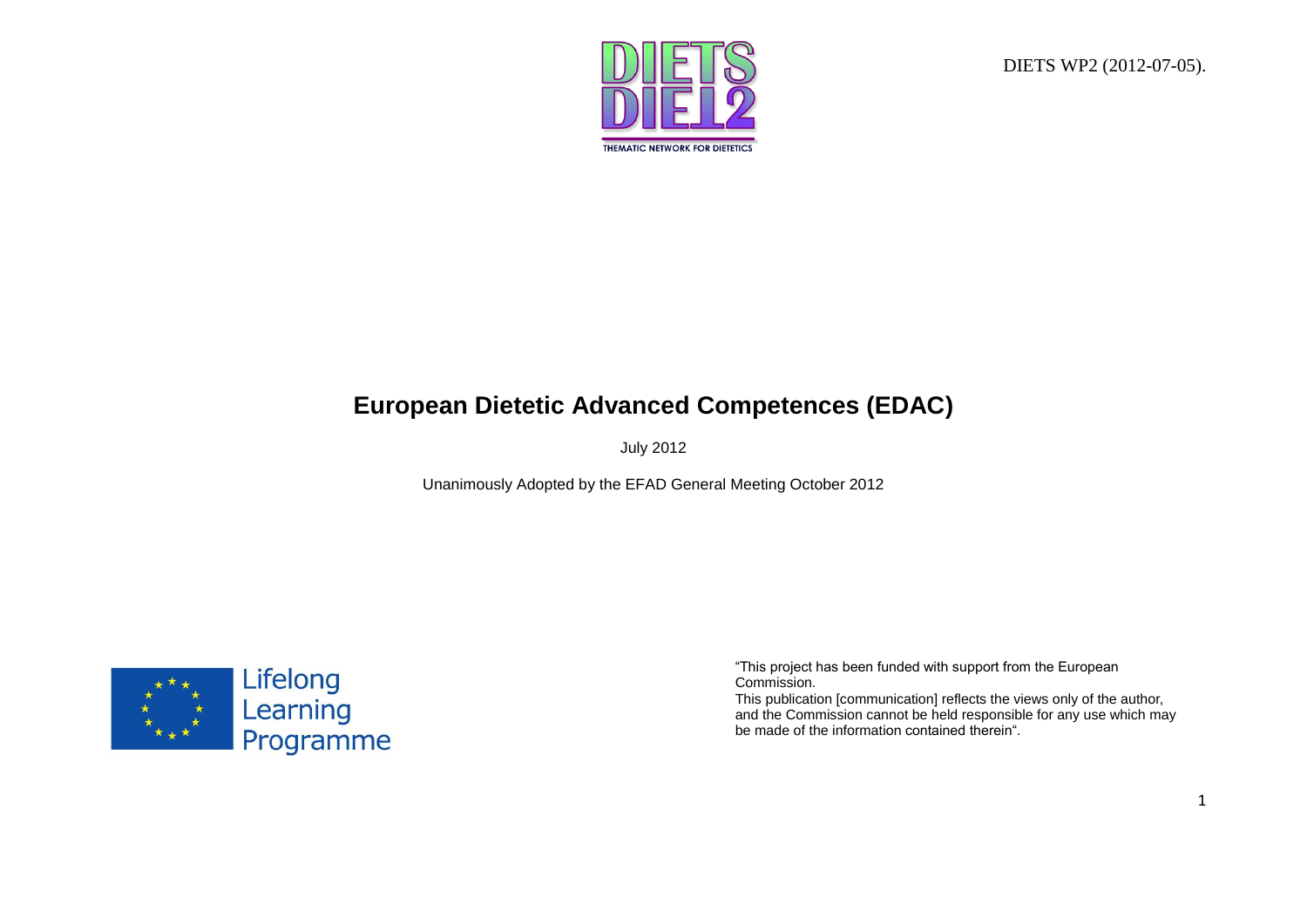This document is aimed to dietitians in Europe and written by the Work Package '*Second and third cycle competences for dietitians*' of the Thematic Network of Dietitians (DIETS2, [www.thematicnetworkdietetics.eu\)](http://www.thematicnetworkdietetics.eu/). The document will help us to better understand the competences required by dietitians who work or will work at advanced/ specialist level in Europe.

The paper is arranged as follows:

- $\triangleright$  Introduction
- **►** Glossary of Terms
- Proposed Advanced Competence Framework

### **Introduction**

Going from a newly qualified dietitian to an advanced level requires higher levels of knowledge and skills, as it includes significantly more demanding and complex work together with higher levels of responsibility and professional judgment. One of the European Federation of the Associations of Dietitians (EFAD) goals is to support the National Dietetic Associations (NDA'S) to reduce inequalities and improve nutritional health in Europe. Part of this includes developing standards of competence at different levels of dietetic practice.

In 2009, EFAD adopted the European Dietetic Competences and Performance Indicators (PIs) at a threshold level for entry into the profession (EFAD, 2005, [www.efad.org](http://www.efad.org/) ). Thereafter the profession and higher education institutions (HEI) in Europe began a process to ensure that all dietitians qualifying from their programmes have achieved these competences.

The European Union is committed to the prevention and control of non-communicable diseases (EC 2007 & 2011) through more healthful nutrition and increased physical activity. Dietitians as nutrition experts can further advance their profession, their professional expertise and, working as autonomous professionals, support their user groups and other healthcare professionals regarding healthful human nutrition.

Within the current context of Europe, the development of competence statements for dietitians post-qualifying is therefore highly relevant and important for the profession to support the achievement and implementation of these Resolutions and White papers. In additional and bearing in mind that the key ambitions of the Thematic Network for Dietitians (DIETS2) are:

- $\checkmark$  To prepare dietitians to be able to undertake and evaluate health promoting interventions and publish findings (enquiry led-learning)
- $\checkmark$  To support dietitians to develop and use contemporary communication and pedagogic/education methods (ICT)
- $\checkmark$  To enable dietitians to continually enhance their own expertise and relevance through lifelong learning (LLL)

This paper defines the competences highly qualified dietitians should be able to reach after "some years" of practical experience combined with continued education and other experiences of Lifelong Learning (LLL). Practical work experience is essential to improve competence, but years in practice are not enough by themselves to reach advanced level. *How* a dietitian works and what LLL-experiences the individual chooses to undertake will be crucial in the process (see Figure 1). It is possible to work many years as an adequate and competent dietitian without reaching advanced level.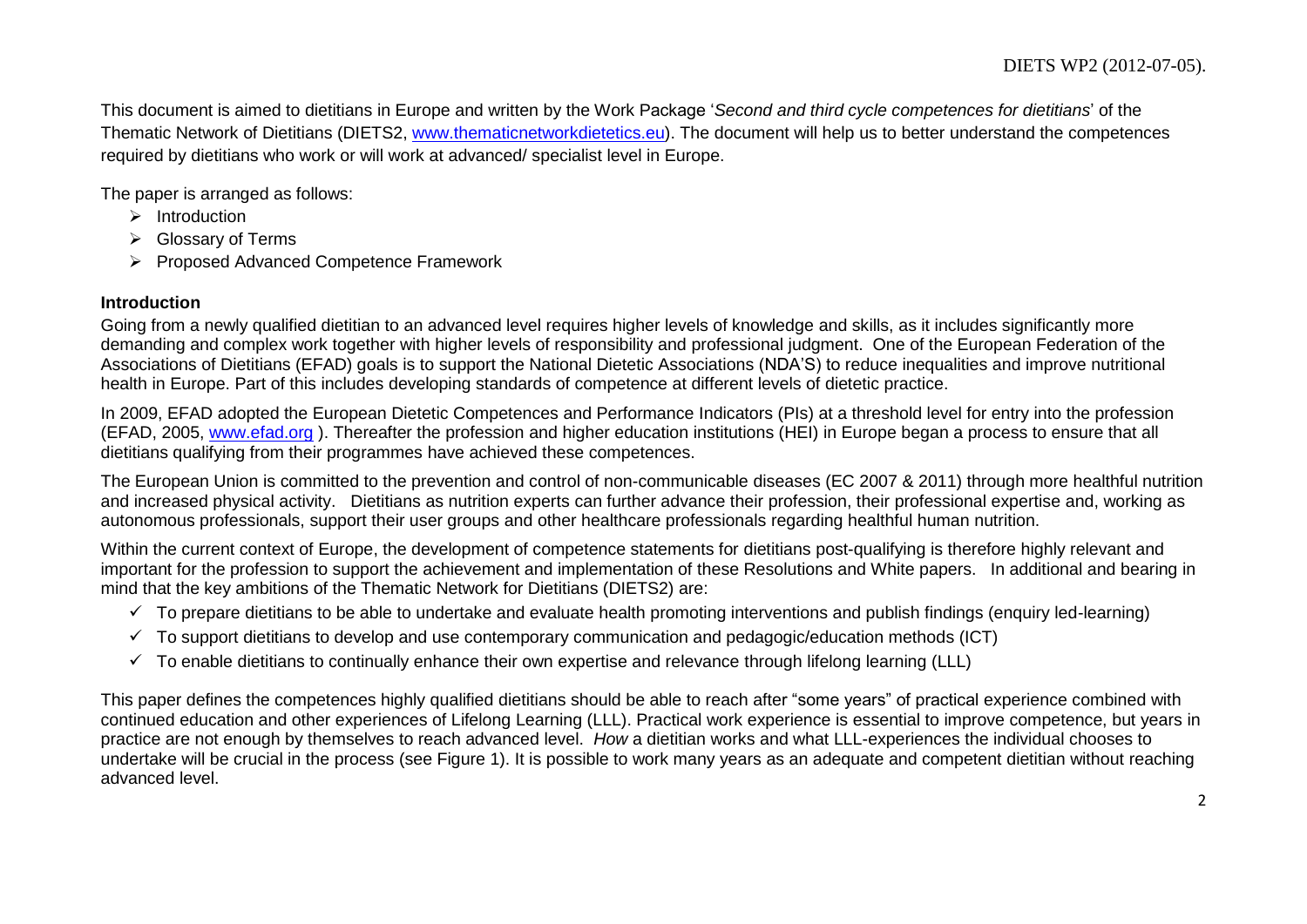Meeting the European Academic and Practitioner Standards for Dietetics (EDBS).

> Graduation as a competent dietitian

1) Practical work experience ("reflective practice"), maybe leading to specialisation 2) Academic education (i.e. post-graduate courses/ modules at master and doctorate level) 3) Other Lifelong Learning

> Developing as an experienced and competent dietitian

Meeting the European Dietetic Advanced Competence (EDAC)

> Practising as a dietitian at advanced level

Figure 1. Flowchart over the progression from newly graduated dietitian to a dietitian practicing at advanced level, indicating standards to be met at the two levels and the experience required to reach the higher level.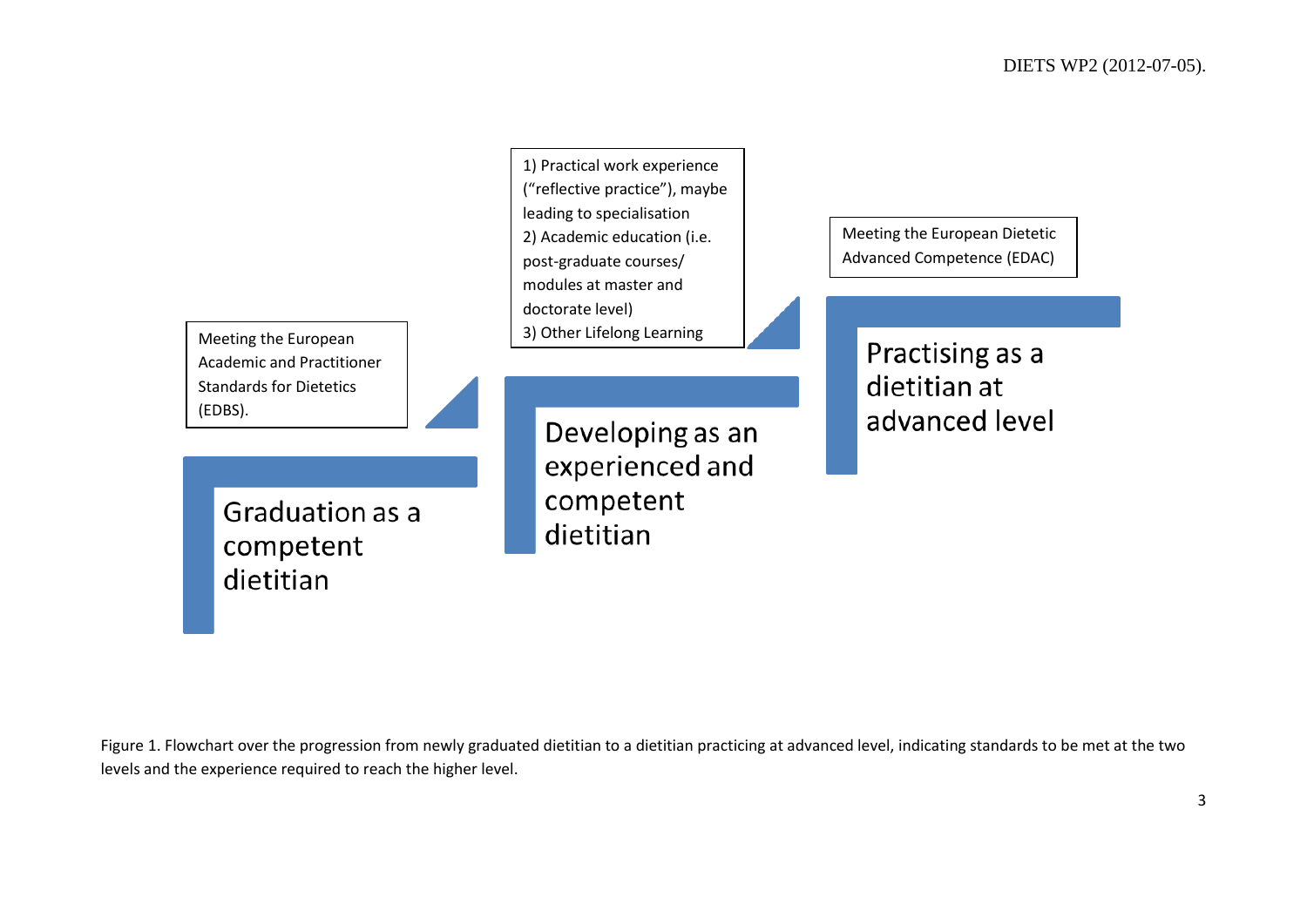An advanced practice or specialist dietitian will be one who is able to demonstrate they meet the advanced competence standards by drawing on a wide range of evidence. The evidence can be gained from professionally recognized programmes of study, for example a degree at Masters level or equivalent, or by using a competency-based assessment process. Other approaches may also be used to demonstrate commitment to evidence-based practice to meet the advanced competence standards.

Exactly which of the competences described in this EDAC-document a dietitian has to reach and which performance indicators (PIs) they have to be able to show before being regarded as working at advanced level will be determined by their National Dietetic Associations (NDAs) and national legislation. The EDAC-document also provides a benchmark for monitoring development of the profession in Europe as opportunities are introduced for Lifelong Learning. It also presents a challenge to Higher Education, the Professional Bodies and individual learners to consider how they can support, through educational programmes and more informal means, the advancement of their colleagues, learners and themselves.

#### **Acknowledgment**

*The authors of this paper gratefully acknowledge the use of several competence statements from the publications listed at the end of this paper.*

#### **Glossary of terms**

| Advanced practice<br>(practice at<br>advanced level) | Advanced practice can take place in either a general or a specialist field. Terms associated with advanced practice are<br>'higher levels of knowledge and skill', 'significantly more demanding', 'higher levels of responsibility and judgment', 'more<br>complex procedures' etc. Advanced practice is underpinned by advanced reasoning.                                                                                                                                                                                                                                                                                                                  |
|------------------------------------------------------|---------------------------------------------------------------------------------------------------------------------------------------------------------------------------------------------------------------------------------------------------------------------------------------------------------------------------------------------------------------------------------------------------------------------------------------------------------------------------------------------------------------------------------------------------------------------------------------------------------------------------------------------------------------|
|                                                      | Advanced practice results from an expanded and specialized knowledge set, skills, competence, and experience.<br>Expansion refers to the acquisition of new practice knowledge and skills, including the knowledge and skills that<br>legitimize role autonomy within areas of practice that may overlap the traditional boundaries within dietetics practice.                                                                                                                                                                                                                                                                                                |
|                                                      | Advanced level practice is characterized by the integration of a broad range of unique theoretical, research-based, and<br>practical knowledge that occurs as a part of training and experience beyond entry level and is shaped by the context in<br>which the dietitian practices (ADA).                                                                                                                                                                                                                                                                                                                                                                    |
| Advanced<br>practitioner/specialist                  | Denotes a level of practice, often within a specialty, that is more advanced than the competences associated with initial<br>registration, or with simply working in a specialty requiring different approaches (e.g. primary care at community level,<br>elder care, rehabilitation homes or in hospital). The specialist's role encompasses professional expertise, teaching,<br>evaluation and practice/service development. In some countries in Europe a title Specialist Dietitian has been proposed<br>or implemented for dietitians working as advanced practitioners in an area of specialisation. A specialist may also be<br>considered an expert. |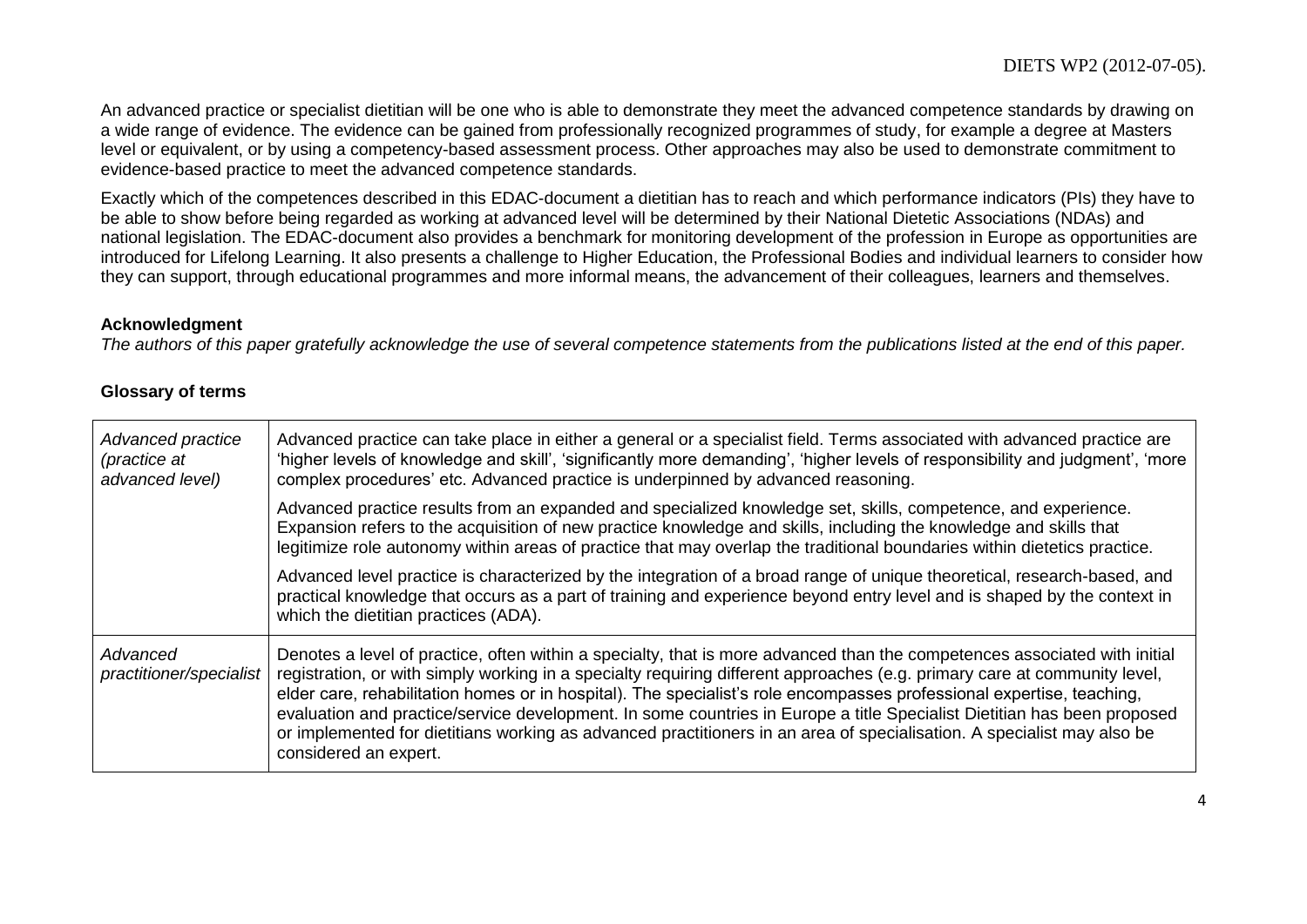| Competence       | the individual has undergone            | A competence defines WHAT a person is capable of doing well, effectively and following professional standards<br>competence is an outcome: it describes what someone can do. It does not describe the learning process which<br>in order to reliably measure someone's ability to do something, there must be clearly defined and widely<br>accessible standards through which performance is measured and accredited;<br>competence is a measure of what someone can do at a particular point in time. (UDACE 1989: Tight 1996) |
|------------------|-----------------------------------------|----------------------------------------------------------------------------------------------------------------------------------------------------------------------------------------------------------------------------------------------------------------------------------------------------------------------------------------------------------------------------------------------------------------------------------------------------------------------------------------------------------------------------------|
| Competency(ies)  | guide their development.                | The focus is concentrated on the learners and their actions rather than upon predetermined products or it can mean<br>active participation through learning (Smith 1996, 2005). Learning programmes (in Higher Education or elsewhere) are<br>therefore competency based programmes. Programmes in Europe will use the Dublin Descriptors (Bologna, 2004) to                                                                                                                                                                     |
| <b>Dietitian</b> |                                         | The European Federation of the Associations of Dietitians (EFAD) and the International Congress of Dietetic<br>Associations (ICDA) define a dietitian is a person with a legally recognised qualification (in nutrition and dietetics) who<br>applies the science of nutrition to the feeding and education of groups of people and individuals in health and disease.                                                                                                                                                           |
|                  | Administrative dietitian                | A dietitian with an education in nutrition and dietetics focused on food service management<br>with responsibility for feeding of groups of people in health and disease in an institution or a<br>community.                                                                                                                                                                                                                                                                                                                    |
|                  | Clinical dietitian                      | A dietitian with an education focused on clinical nutrition and dietetics with responsibility for<br>dietary prevention and treatment of groups and individuals in an institution or a community.                                                                                                                                                                                                                                                                                                                                |
|                  | General dietitian                       | A dietitian with a basic education (but not a specialisation) in both clinical nutrition and<br>dietetics and food service management with overall responsibilities for both aspects in an<br>institution or a community.                                                                                                                                                                                                                                                                                                        |
|                  | Public health or<br>community dietitian | A dietitian directly involved in health promotion and policy formulation that leads to the<br>promotion of food choice amongst individuals and groups to improve or maintain their<br>nutritional health and minimize risk from nutritionally derived illness.                                                                                                                                                                                                                                                                   |
| Expert           | study i.e. Dietetics.                   | An expert is a person with extensive knowledge, skills or ability based on research and experience in a particular area of                                                                                                                                                                                                                                                                                                                                                                                                       |
| Performance      |                                         | The performance indicator (PI) tells HOW a person performs a specific activity.                                                                                                                                                                                                                                                                                                                                                                                                                                                  |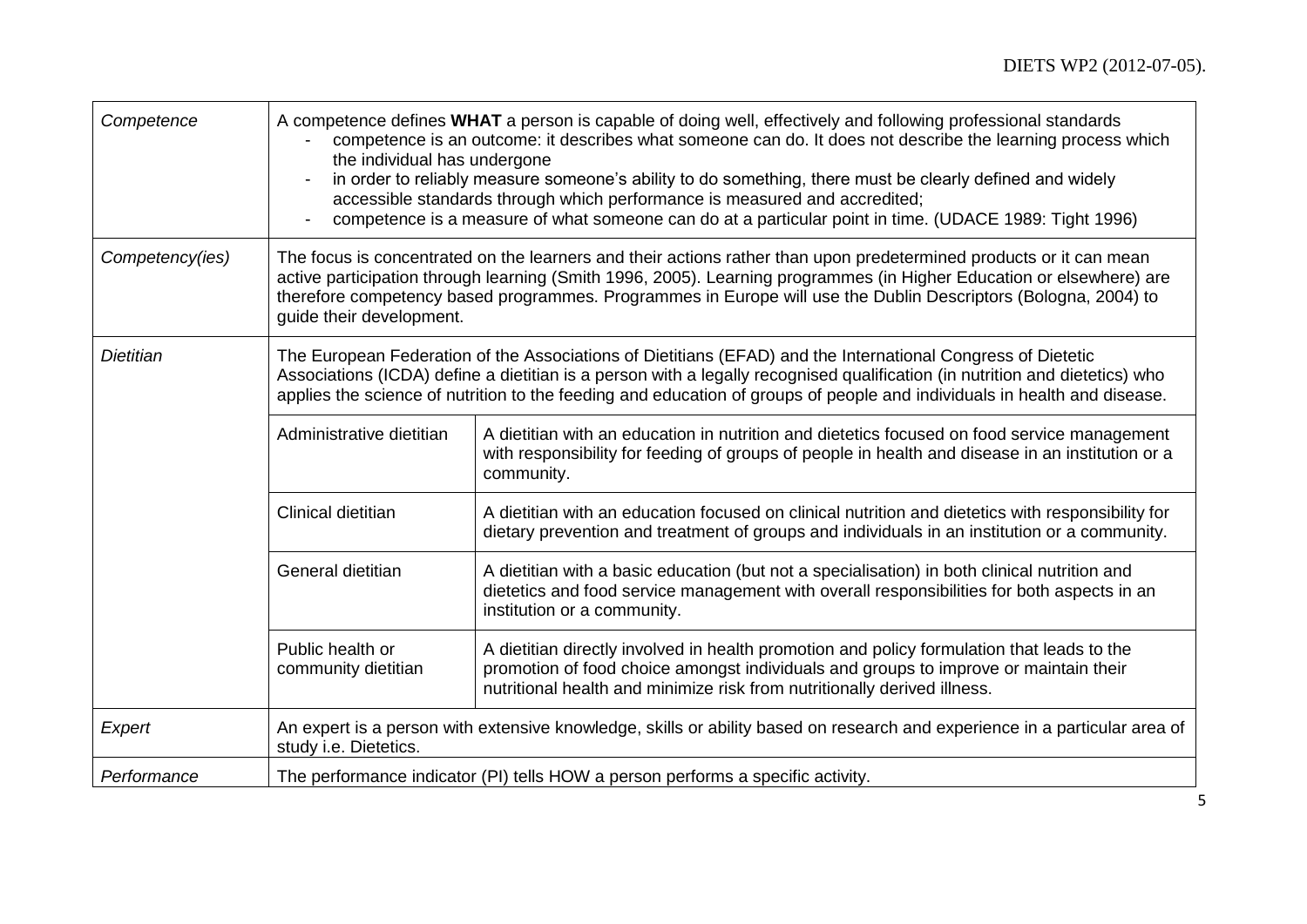| indicator (PI)                      | A 'Pl' is a tool to assess a person's ability to perform a specific task<br>The PI's enable assessment of a person's performance in range of tasks that contribute towards a defined<br>$\blacksquare$<br>competence.<br>Together the PI's specify the level of performance required to achieve and define a Competence<br>$\blacksquare$ |
|-------------------------------------|-------------------------------------------------------------------------------------------------------------------------------------------------------------------------------------------------------------------------------------------------------------------------------------------------------------------------------------------|
| Proficiency                         | Ability to adapt and apply knowledge and skills over a wide range of situations                                                                                                                                                                                                                                                           |
| Specialisation/field<br>of interest | Specialisation is focusing to part of the field of dietetics (eg, administrative dietetics, ambulatory care, long-term care,<br>diabetes, renal, paediatric, private practice, public health, nutrition support, research, sports nutrition).                                                                                             |
|                                     | The dietitian may work at a basic or advanced level within the specialised field but to achieve advanced status the<br>criteria for European Dietetic Advanced Competence must be demonstrated.                                                                                                                                           |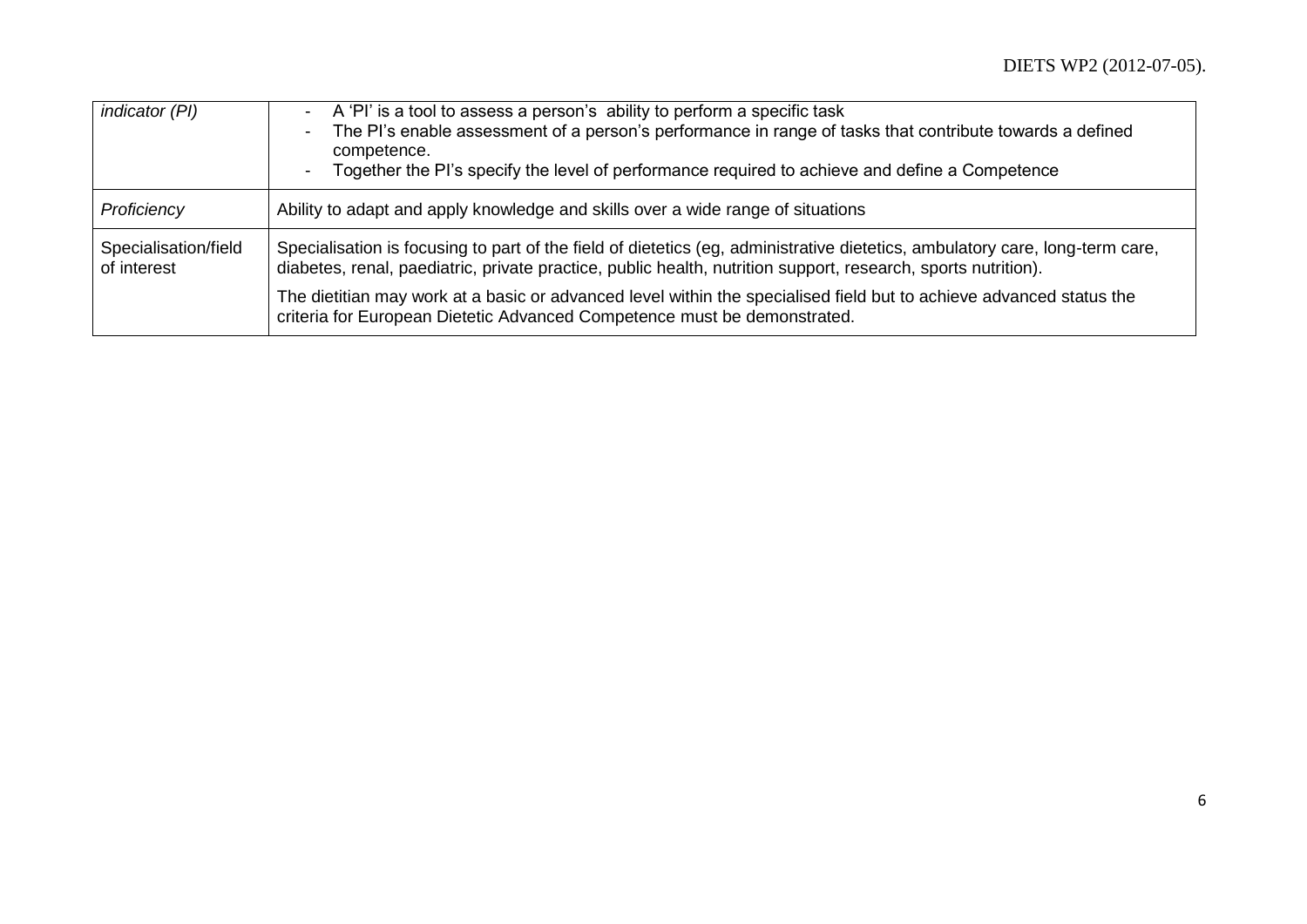#### **Proposed Competence Framework**

The *European Dietetic Advanced Competences (EDAC)* provide the baseline of knowledge, skills, understanding and competence of a Dietitian working as a dietetic practitioner at advanced and specialist level in Europe.

The European Dietetic Academic and Practitioner Standards (2005) recognised the major fields of Dietitians employed in Europe. However working at advanced and/or specialist levels will require the dietitian to be flexible, innovative and a proactive leader who integrates high-level nutrition and dietetic skills to influence the health of the community. At this level it is inappropriate to specify particular competences for every specialist area eg renal or diabetes, although some competences will be more applicable to some specialist areas than others. Over time it may be appropriate for specialist groups of dietitians to augment these EDAC standards with specifics from their own specialty to legitimize role autonomy. Examples are provided using the following colour notations:

Generic Advanced Dietetics – black text – applicable for all Dietitians in all working environments

Specific to Administrative Dietetics – identified by blue text Specific to Clinical Dietetics – identified by red text Specific to Public Health or Community Dietetics – identified by green text

It is recognised that where highly specialised roles are undertaken e.g. in paediatric or renal disease dietetics more specific competences will be added. It is also recognised that although some competences are colour coded this does not mean that only a specific named working environment defines the dietitian's competence.

> **Some Member States may wish to set their competence standards (or standards of proficiency) at a higher level for their Dietitians.** *These competences are set at a baseline level for dietitians working at advanced level.*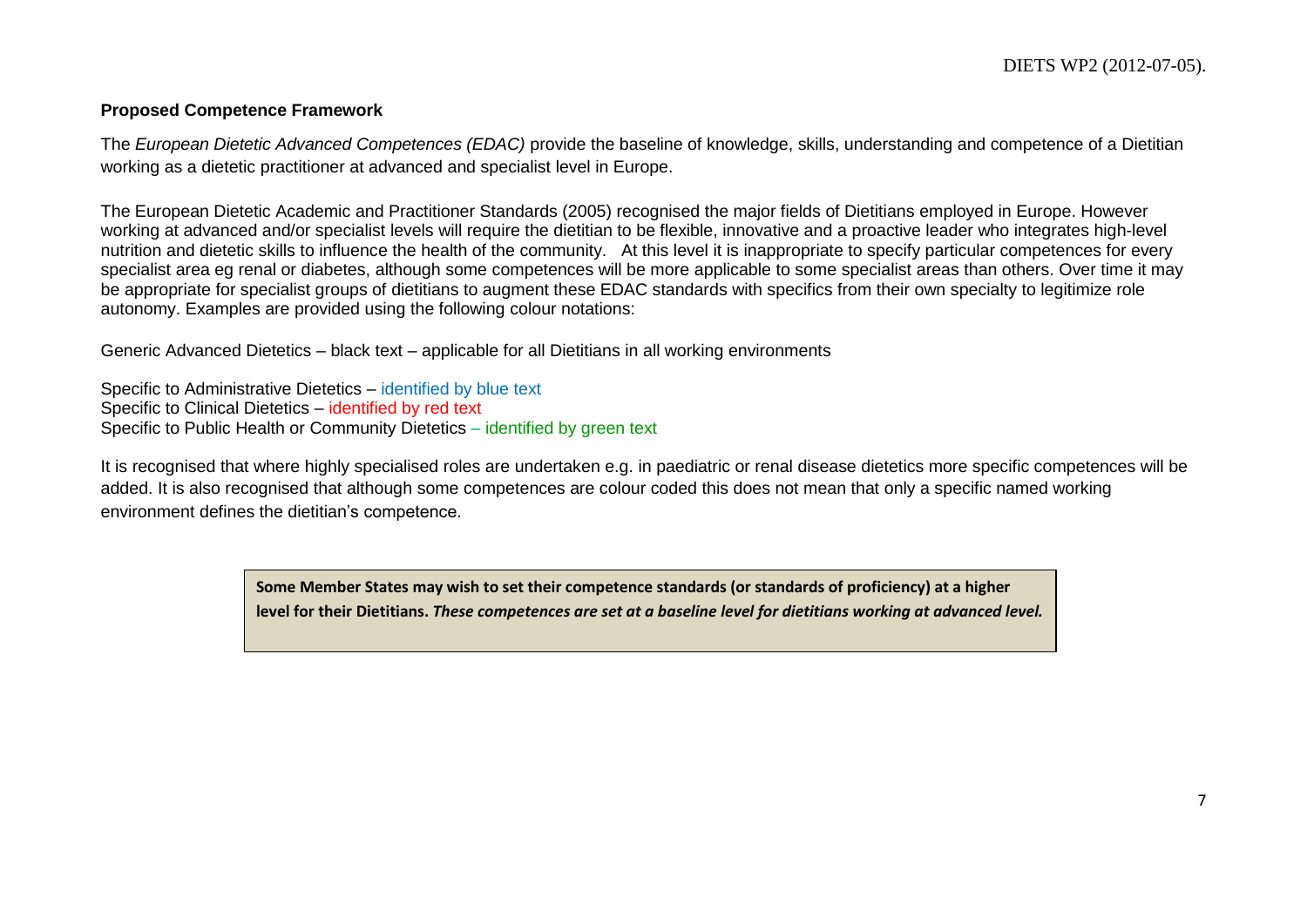| <b>Competence</b>                | 1.0 Advanced knowledge and understanding of Dietetics<br>Constantly interprets knowledge base to display a deep and systematic understanding of the theoretical and<br>methodological approaches to a relevant field of dietetic practice and through this advances professional dietetics.                                                                                                                                                                          |
|----------------------------------|----------------------------------------------------------------------------------------------------------------------------------------------------------------------------------------------------------------------------------------------------------------------------------------------------------------------------------------------------------------------------------------------------------------------------------------------------------------------|
| <b>Performance</b><br>indicators | Knowledge, skills and application applicable to all field of dietetics                                                                                                                                                                                                                                                                                                                                                                                               |
|                                  | Demonstrates an extensive depth and breadth of knowledge in a defined area or specialist field of dietetic<br>a)<br>practice                                                                                                                                                                                                                                                                                                                                         |
|                                  | Maintains a critical knowledge of up-to-date best practice guidelines and best policy statements<br>b)                                                                                                                                                                                                                                                                                                                                                               |
|                                  | Applies advanced knowledge to synthesis new and innovative theories and approaches, demonstrating<br>C)<br>originality and leadership in dietetic practice                                                                                                                                                                                                                                                                                                           |
|                                  | Demonstrates high level skill in the application of knowledge to complex dietetic matters and specific dietetic<br>d)<br>approaches to affect the eating behaviour of an individual within his/her environment and communicates this in<br>an easily understandable way. Demonstrates a deep knowledge and understanding of health inequalities when<br>deciding how to develop methods for supporting or providing dietetic interventions to individuals or groups. |
|                                  | Has a critical knowledge of nutritional screening and assessment tools adapted to specific client groups<br>e)                                                                                                                                                                                                                                                                                                                                                       |
|                                  | Demonstrates a systematic understanding of the relevant government legislation as it affects dietetic practice<br>f)                                                                                                                                                                                                                                                                                                                                                 |
|                                  | Additional performance indicators specific to administrative dietitians:                                                                                                                                                                                                                                                                                                                                                                                             |
|                                  | g) Demonstrates a systematic understanding of the relevant government legislation and different meal service<br>systems to plan, produce and serve meals according to laws, regulations and policies (blue)                                                                                                                                                                                                                                                          |
|                                  | h) Has an extensive knowledge and critical understanding of dietetic and catering practices that influence hygiene<br>and traceability to improve service standards (blue)                                                                                                                                                                                                                                                                                           |
|                                  | Additional performance indicators specific to clinical dietitians:                                                                                                                                                                                                                                                                                                                                                                                                   |
|                                  | Has an extensive knowledge and critical understanding of complex co-morbidities, social inequalities and food<br>i)<br>choice to justify dietetic action, in relevant dietetic settings (red)                                                                                                                                                                                                                                                                        |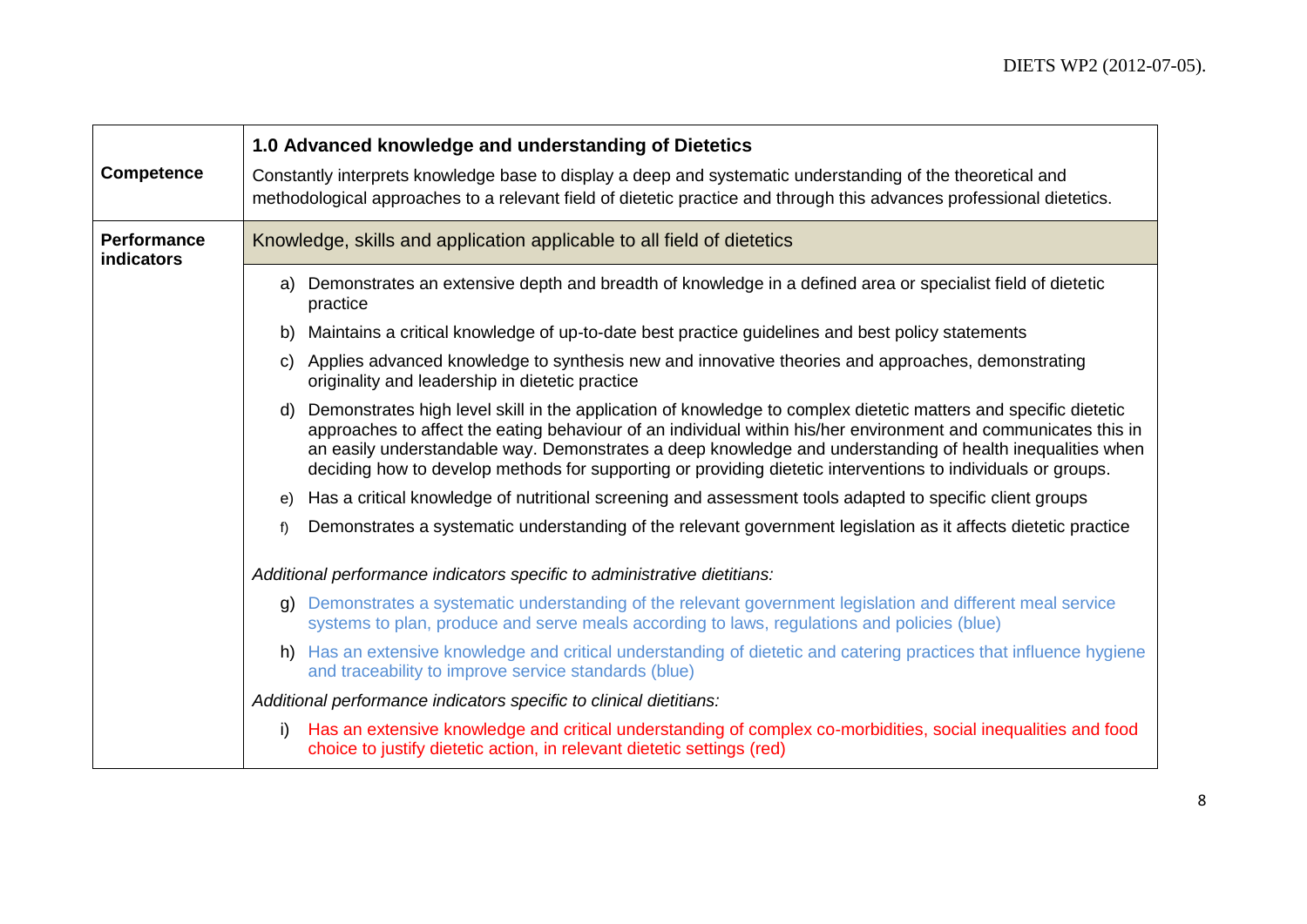|                                  | 2.0 Dietetic Process and Professional Reasoning                                                                                                                                                                                                    |
|----------------------------------|----------------------------------------------------------------------------------------------------------------------------------------------------------------------------------------------------------------------------------------------------|
| <b>Competence</b>                | 2.1 Demonstrates an ability to reflect on own practice to synthesis innovative solutions, applications and ideas                                                                                                                                   |
|                                  | 2.2 Creatively applies knowledge of the Dietetic Process in complex situations, unpredictable or unfamiliar contexts<br>and, where appropriate, in a specialist context                                                                            |
| <b>Performance</b><br>indicators | Knowledge, skills and application applicable to all field of dietetics                                                                                                                                                                             |
|                                  | a) Able to manage complex problems and case-loads creatively, through rapid assessment and synthesis of<br>information within the practice context                                                                                                 |
|                                  | Shows a critical awareness and understanding of competing patient/client priorities when dealing with complex<br>b)<br>cases within a particular field of dietetic practice                                                                        |
|                                  | Able to apply a critical ethical dimension to practice to justify strategies adopted for the prevention of health<br>C)<br>inequalities                                                                                                            |
|                                  | Demonstrates the use of advanced skills in advocacy and negotiations in dietetic practice<br>d)                                                                                                                                                    |
|                                  | Understands and applies biostatistics where relevant to a specialist field and is able to apply this in practice<br>e)                                                                                                                             |
|                                  | Able to make unpopular but evidence-based appropriate decisions<br>f)                                                                                                                                                                              |
|                                  | Understands and values cultural preferences, health beliefs and behaviours and challenges inequalities<br>g)                                                                                                                                       |
|                                  | Critically evaluates own practice and systematically draws on published evidence to inform practice and justify<br>h)<br>the rationale for an innovative dietetic approach                                                                         |
|                                  | i)<br>Employs critical evaluation to assess progress, impact and outcomes of nutrition interventions                                                                                                                                               |
|                                  | Applies high level critical reasoning to monitor the effectiveness of dietetic care to provide evidence that the<br>j)<br>nutrition plan/intervention is achieving planned outcomes thereby justifying any further action                          |
|                                  | Additional performance indicators for clinical dietitians:                                                                                                                                                                                         |
|                                  | k) Synthesizes best available evidence to inform and prioritizes the nutrition diagnoses based on the severity of<br>problem, the likelihood that nutrition intervention will impact the problem, and patient's perception of<br>importance. (red) |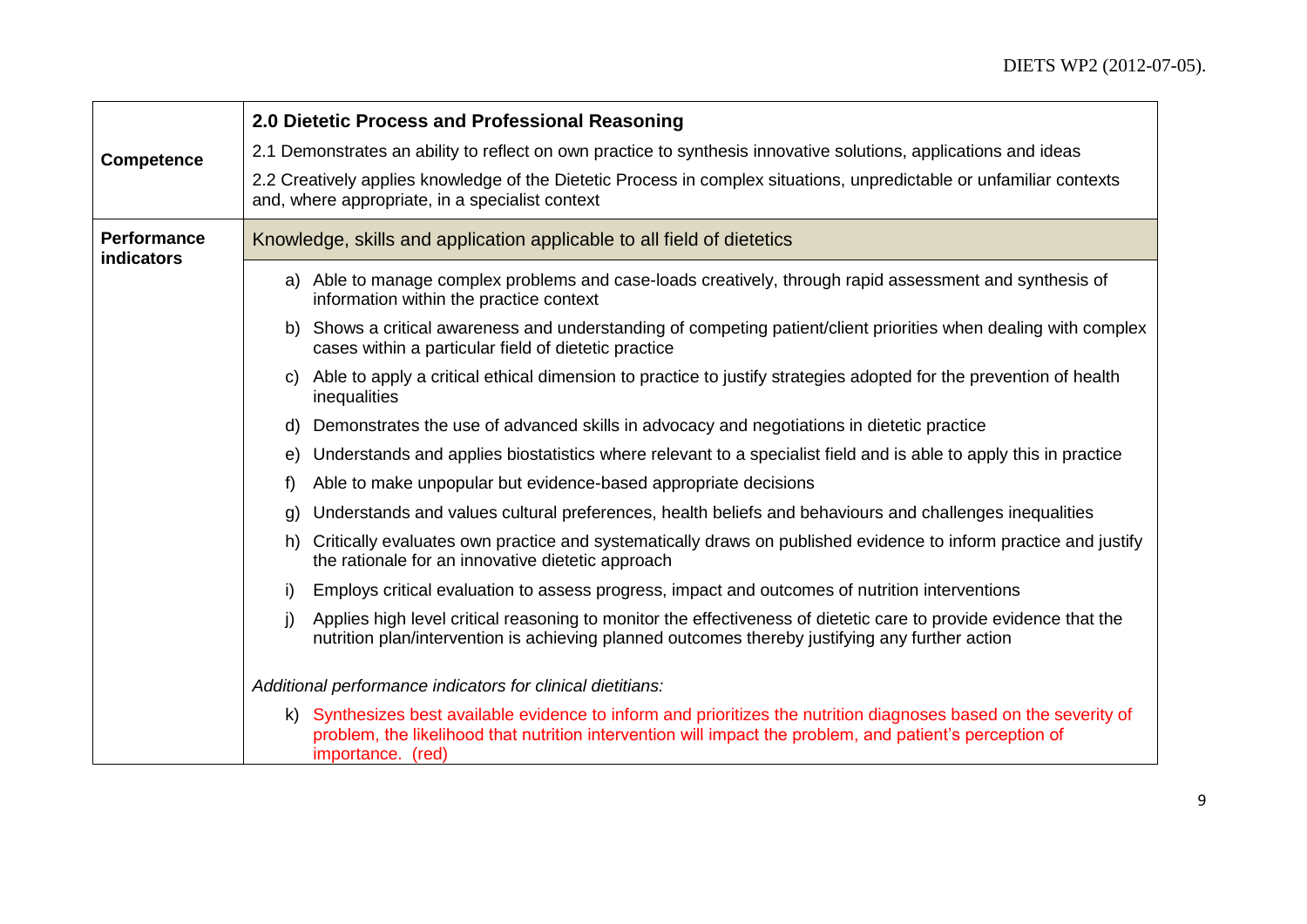|                                  | The ability to demonstrate an 'extended intervention role as appropriate to the specialist area of advanced<br>$\mathsf{D}$<br>practice (red)                                                                                                             |
|----------------------------------|-----------------------------------------------------------------------------------------------------------------------------------------------------------------------------------------------------------------------------------------------------------|
|                                  | Additional performance indicators for public health dietitians:                                                                                                                                                                                           |
|                                  | m) Able to integrate, synthesize and communicate knowledge about structures in public health and social services<br>at local, national, European and international level to justify strategies adopted for prevention of health<br>inequalities (green)   |
|                                  | n) Able to operate in an unpredictable and complex environment to promote and apply the local governance<br>agenda to dietetic practice (green)                                                                                                           |
|                                  | o) Apply a critical understanding of the value of epidemiological information, especially that which is based on<br>local data, when planning care (green)                                                                                                |
|                                  | 3.0 Professional Relationships                                                                                                                                                                                                                            |
| <b>Competence</b>                | Demonstrates advanced communication skills to engage effectively in professional relationships with clients,<br>professional colleagues, policy and decision makers in a variety of settings, to establish clear and appropriate actions<br>and outcomes. |
| <b>Performance</b><br>indicators | Knowledge, skills and application applicable to all field of dietetics                                                                                                                                                                                    |
|                                  | a) Exhibits a deep awareness of cultural diversity with recognition that cultural differences enrich Dietetic practice<br>and also demonstrates equality of care                                                                                          |
|                                  | b) Acts as role model for personal conduct when dealing with diversity and difference; educates, advises and<br>guides less experienced team members and other stakeholders                                                                               |
|                                  | Identifies and manages ethical dilemmas that arise within professional relationships and ensures ethical<br>C)<br>principles (see EFAD or national ethical guidelines) are adhered to within own practice                                                 |
|                                  | Encourages, inspires and works with others; actively seeking collaboration for inter-disciplinary work<br>d)                                                                                                                                              |
|                                  | Has local, national, (international), and policy-making network connections in the Dietetic and related fields<br>e)                                                                                                                                      |
|                                  | Seeks opportunities to engage in the management of networks to promote professional practice through<br>f)<br>enhanced communication                                                                                                                      |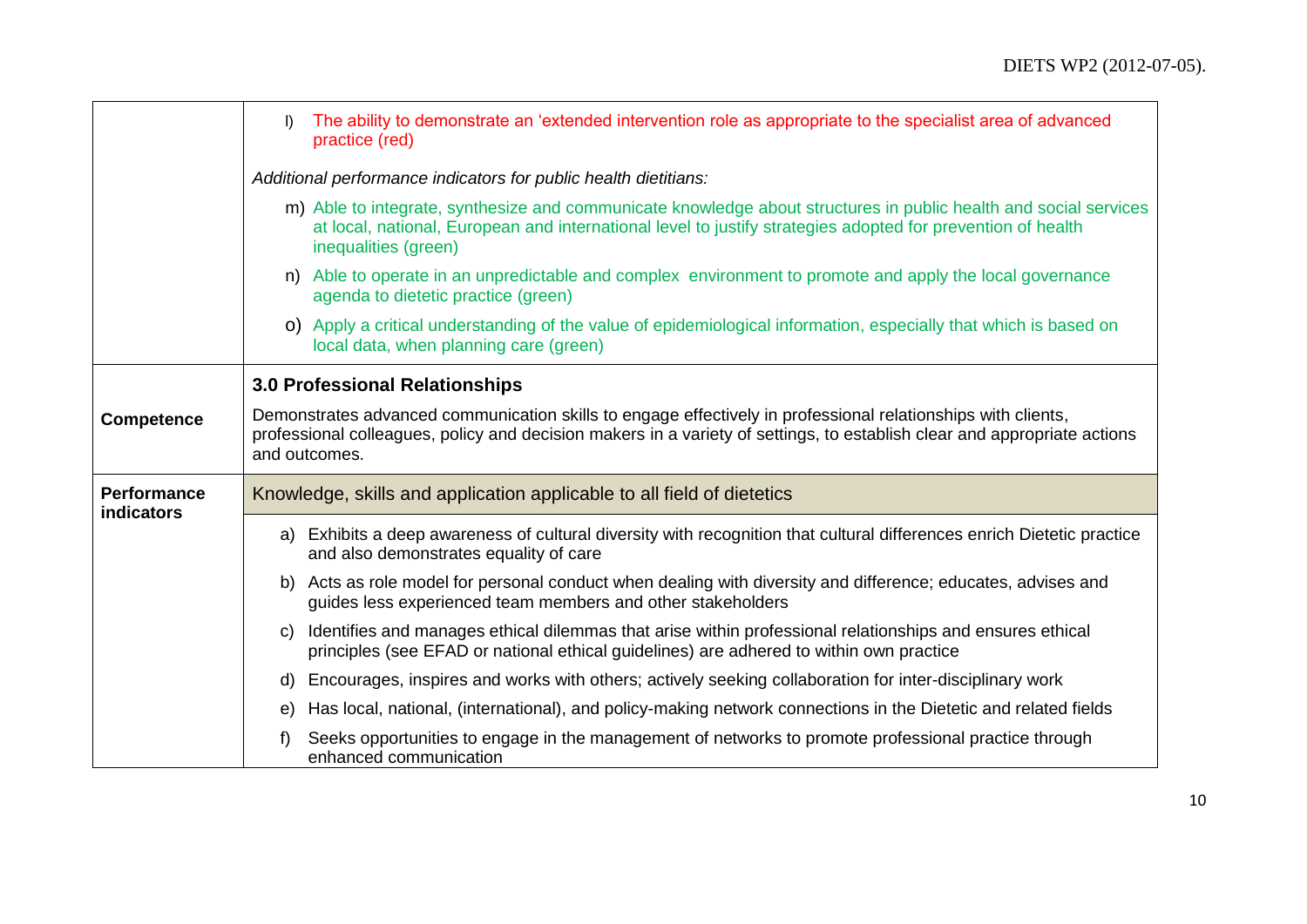|                                  | g) Works as an effective member of a multi-professional/multi-agency team (eg medical, social, private enterprise<br>and public bodies) contributing to evidence-based practices and policies of the team                                |
|----------------------------------|------------------------------------------------------------------------------------------------------------------------------------------------------------------------------------------------------------------------------------------|
|                                  | h) Can apply skills in counselling and interview techniques e.g. motivational, to support and influence people that<br>dietitians work with including patients/clients, other health care professionals and co-workers                   |
|                                  | Additional performance indicators for clinical dietitians:                                                                                                                                                                               |
|                                  | Creates a climate of mutual trust and establishes partnerships with patient/clients, carers and families to<br>i)<br>encourage active choices and participation in care and treatment (red)                                              |
|                                  | Demonstrates the flexibility to provide support when a need is identified and a sensitive awareness of the<br><sup>i</sup><br>clients need for autonomy when less support is appropriate (red)                                           |
|                                  | Demonstrates advanced communication skills to practice a client-centred approach, including knowledge of<br>k)<br>client's expectations and respect for individual differences and their influence on dietary and lifestyle habits (red) |
|                                  | 4.0 Professional Autonomy and Accountability                                                                                                                                                                                             |
| <b>Competence</b>                | Demonstrates the ability to apply own initiatives to decision making and problem solving, within ethical and professional<br>guidelines, accepting full accountability for outcome of own actions.                                       |
| <b>Performance</b><br>indicators | Knowledge, skills and application applicable to all field of dietetics                                                                                                                                                                   |
|                                  | a) Constantly uses personal reflection to evaluate self-performance and demonstrate advancement to dietetic<br>practice                                                                                                                  |
|                                  | Has pro-active role in recognition of mal-practice and is partner in decisions regarding mal-practice<br>b)                                                                                                                              |
|                                  | Demonstrates responsibility for own professional development by actively engaging in Life Long Learning to<br>C)<br>support advancing dietetic practice                                                                                  |
|                                  | Creates a culture of continuing development within own workplace through acting as a role model for others<br>d)                                                                                                                         |
|                                  | Reflects on skills and creates opportunities to own further development<br>e)                                                                                                                                                            |
|                                  | Leads on the development of local, national and international policies, regulations and codes of ethics for<br>f)<br>Dietitians to promote professional excellence                                                                       |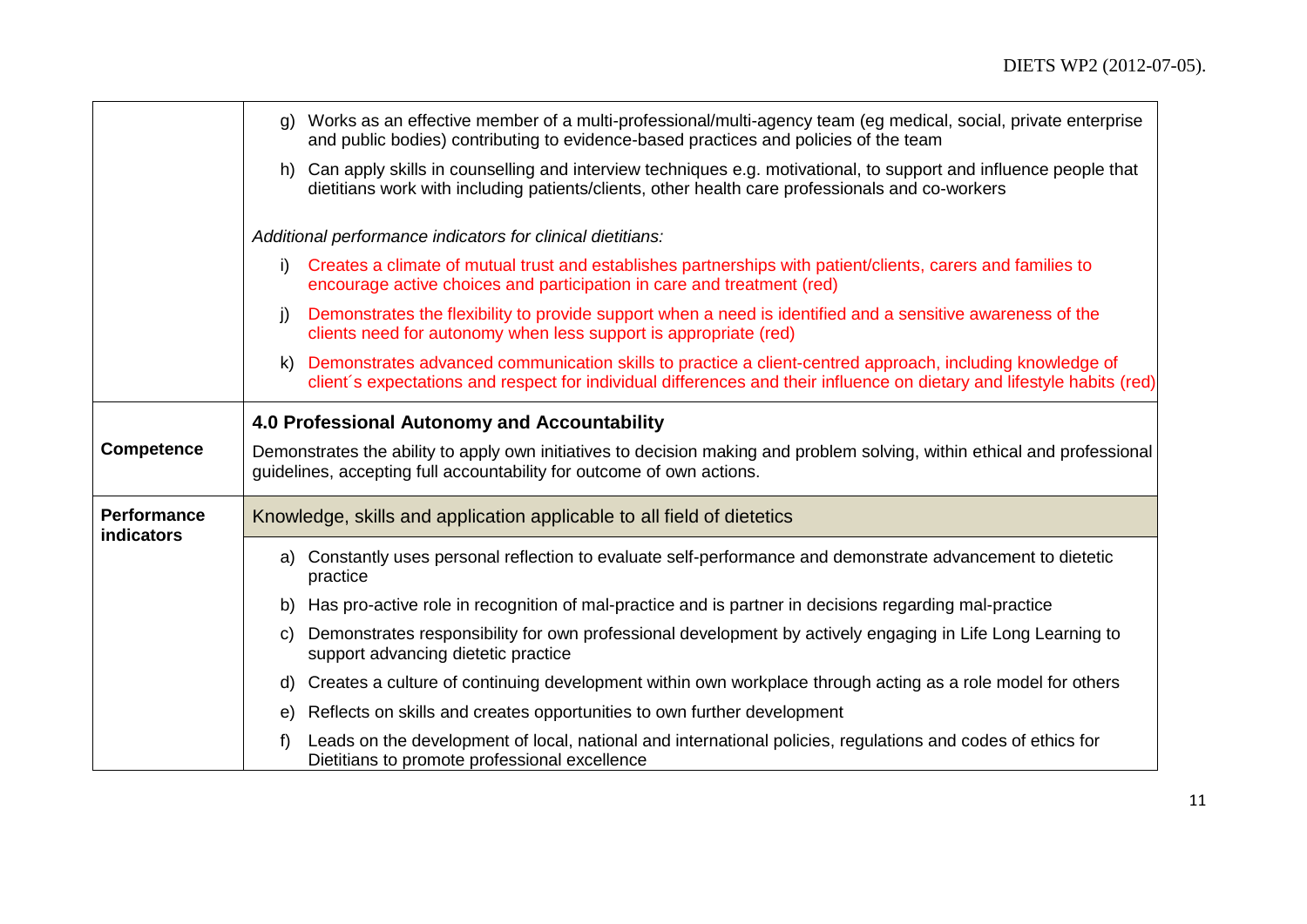|                                         | Additional performance indicators for clinical dietitians                                                                                                                                                                  |  |
|-----------------------------------------|----------------------------------------------------------------------------------------------------------------------------------------------------------------------------------------------------------------------------|--|
|                                         | g) Demonstrates autonomous practice and full accountability for the care of clients, in assessment, clinical<br>reasoning, treatment and intervention by maintaining clear, accurate and timely records of practice (red)  |  |
|                                         | <b>5.0 Educator Skills</b>                                                                                                                                                                                                 |  |
| <b>Competence</b>                       | 5.1 Demonstrates responsibility to contribute to the education and training of patients/clients, students, dietitians, and<br>other health professionals.                                                                  |  |
|                                         | 5.2 Demonstrates ability to prepare and present educational material through the critical evaluation and synthesis of<br>relevant information to meet learning outcomes in appropriate settings and using effective media. |  |
| <b>Performance</b><br><b>indicators</b> | Knowledge, skills and application applicable to all field of dietetics                                                                                                                                                     |  |
|                                         | a) Has an extensive knowledge and critical understanding of effective educational methods and pedagogy to<br>influence the behaviour of individuals and groups, as well as students and other professionals                |  |
|                                         | b) Uses educational techniques to empower patients/clients, students, professionals and other people to identify<br>their potential and seek out opportunities to improve nutritional health and reduce inequalities       |  |
|                                         | Ensures that individuals are encouraged and supported, wherever possible, to be self-sufficient in managing<br>C)<br>their own educational or health related needs                                                         |  |
|                                         | Facilitates learning in practice, mentoring and coaching to promote a positive learning environment for students<br>d)<br>and other relevant professionals                                                                 |  |
|                                         | e) Able to perform a systematic literature review to critically appraise current evidence and synthesize an<br>informed strategy, to teach best practice for a specific dietetic question                                  |  |
|                                         | Creates a culture of challenge and support where critical feedback is received positively and mistakes are<br>f<br>regarded as learning opportunities                                                                      |  |
|                                         | Provides positive critical feedback, coaches team members to enhance their performance and clarify their roles<br>g)<br>and responsibilities                                                                               |  |
|                                         | Initiates, manages and demonstrates exemplary supervisory skills within dietetic practice and supports the<br>h)<br>development of supervision skills in others (students, colleagues and other professionals)             |  |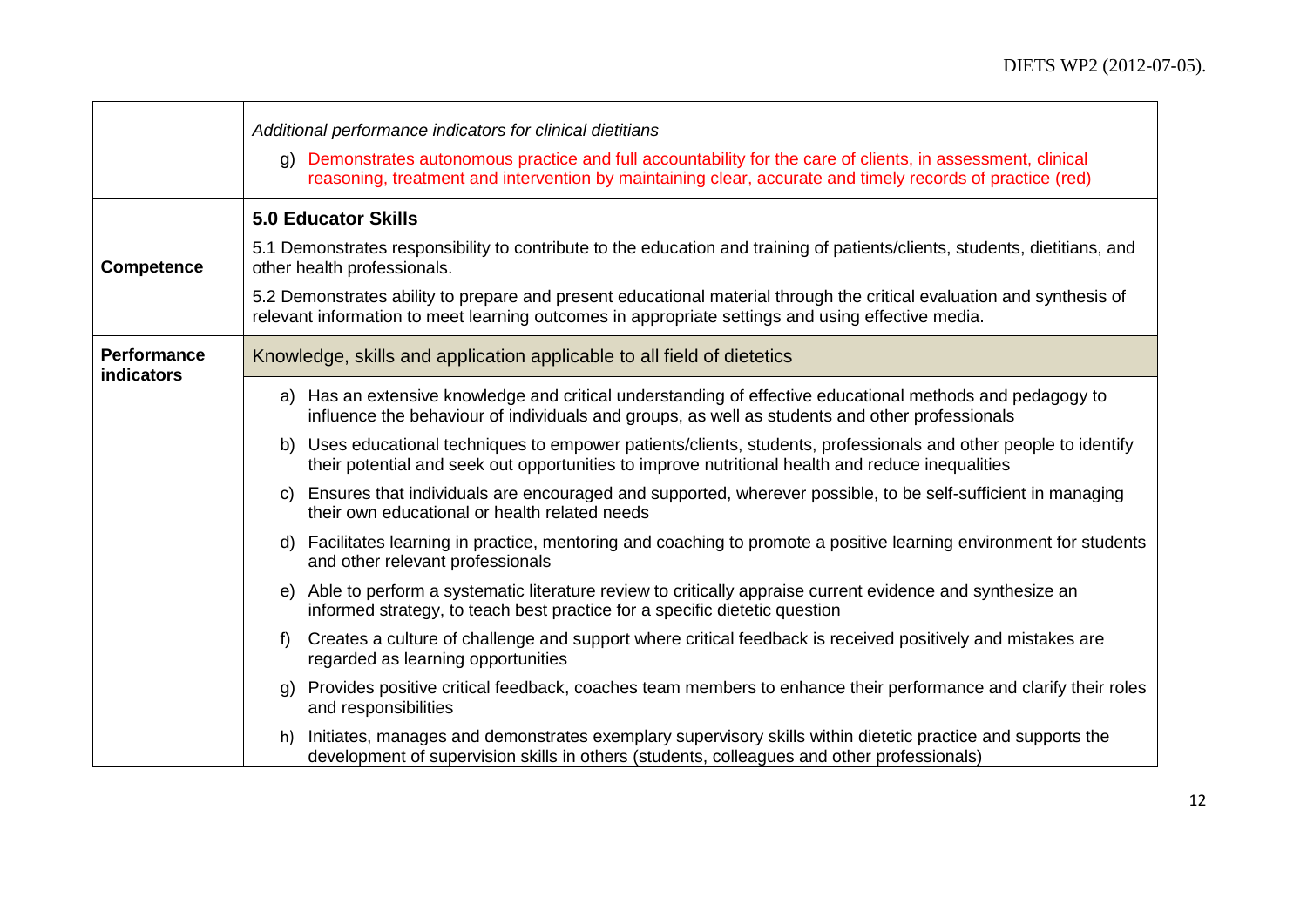|                                  | 6.0 Research and Development in Dietetics and its Science                                                                                                                                                                      |  |
|----------------------------------|--------------------------------------------------------------------------------------------------------------------------------------------------------------------------------------------------------------------------------|--|
| <b>Competence</b>                | 6.1 Demonstrates a critical understanding of methodological approaches to scientific investigation and skills necessary<br>for evidence informed practice.                                                                     |  |
|                                  | 6.2 Enables the design and implementation of a substantial audit or research project to address and inform significant<br>and specific areas of practice.                                                                      |  |
| <b>Performance</b><br>indicators | Knowledge, skills and application applicable to all field of dietetics                                                                                                                                                         |  |
|                                  | a) Able to critically reflect on current literature in a defined area or specialist field of practice, to develop relevant<br>research questions                                                                               |  |
|                                  | b) Able to perform a systematic literature review to critically appraise current evidence and synthesize an<br>informed strategy, to implement evidence-based best practice for a specific dietetic question                   |  |
|                                  | Demonstrates the application of skills of enquiry and a systematic research approach to problem solving,<br>C)<br>identifying solutions and promoting development in dietetics                                                 |  |
|                                  | Has a critical knowledge and understanding of methods of research enquiry, project design and data analysis<br>d)<br>to enable service evaluation and evidence informed practice through research and audit                    |  |
|                                  | Engages actively in research projects within the dietetic field<br>e)                                                                                                                                                          |  |
|                                  | Engages in writing professional, reasoned and scientific articles for peer reviewed journals within the dietetic<br>f)<br>field                                                                                                |  |
|                                  | 7.0 Leadership and management of professional dietetics                                                                                                                                                                        |  |
| <b>Competence</b>                | Demonstrates effective leadership and management skills of self and others through support and promotion of team<br>dynamics, recognition of excellence in others and an ability to resolve conflict before it escalates.      |  |
| <b>Performance</b><br>indicators | Knowledge, skills and application applicable to all field of dietetics                                                                                                                                                         |  |
|                                  | a) Recognizes the need to strategically manage change, taking account of organizational and service delivery<br>needs                                                                                                          |  |
|                                  | Demonstrates an ability to integrate skills in leadership and management with resources (financial, human,<br>b)<br>physical and/or material resources) to prioritize and manage complex and conflicting priorities, to handle |  |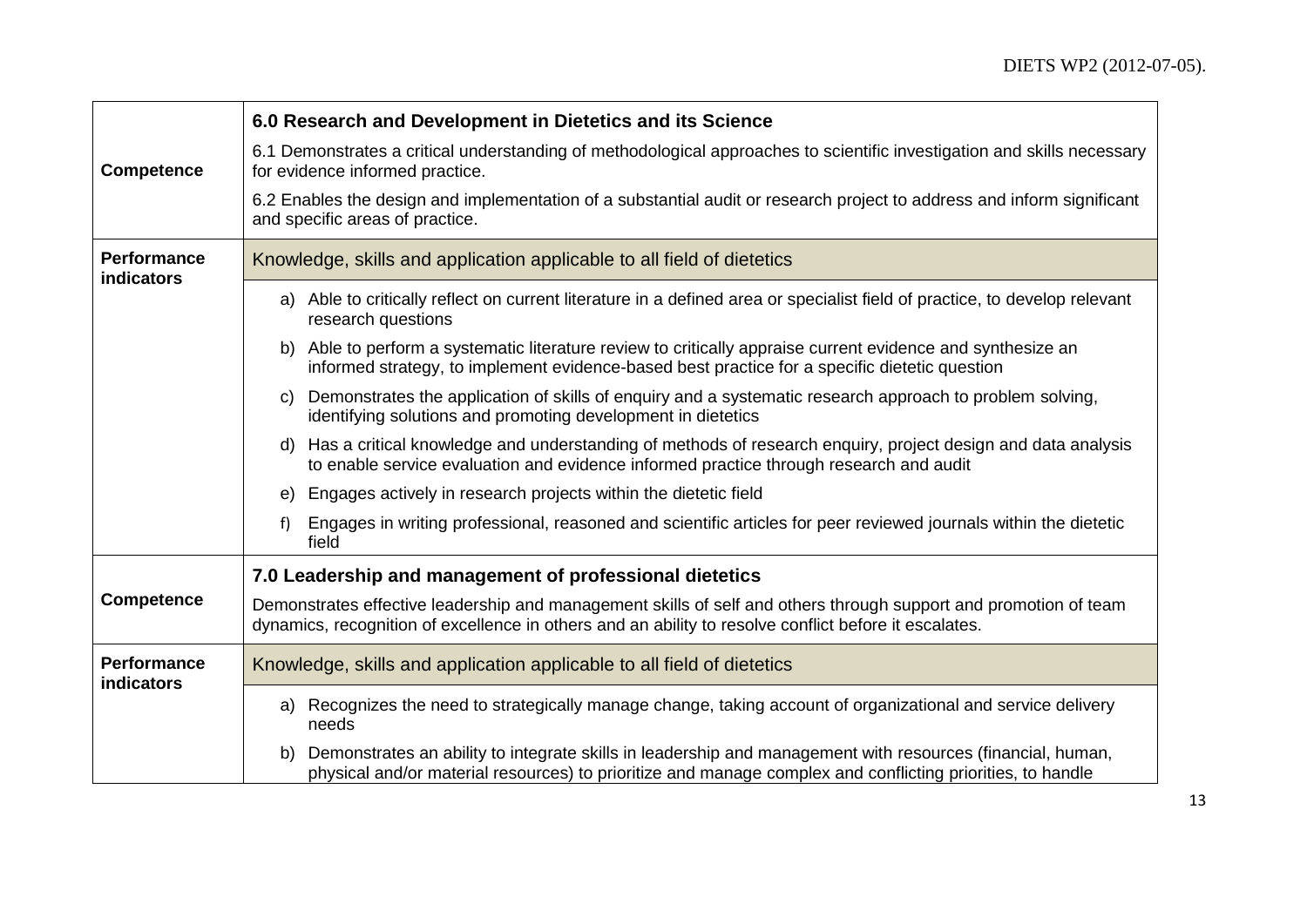|                                         | complex problems                                                                                                                                                                                                     |
|-----------------------------------------|----------------------------------------------------------------------------------------------------------------------------------------------------------------------------------------------------------------------|
|                                         | Demonstrates management skills especially with respect to risk management and financial security, budgetary<br>C)<br>and resource management                                                                         |
|                                         | Sets expectations and procedures for delivery of service and advises peers and less experienced members of<br>d)<br>staff on expectations and procedures                                                             |
|                                         | Creates and effectively communicates a vision, core values, institutional and disciplinary policy/practice, and<br>e)<br>strategy for successful service development and dietetic promotion                          |
|                                         | Complies with human resource policies / procedures and collective agreements in managing the performance<br>f<br>of others. May include: employees, dietetic interns, students, volunteers, teams                    |
|                                         | Sets challenges to build and develops confidence in others and manages the over-confident<br>g)                                                                                                                      |
|                                         | 8.0 Entrepreneurial skills and business development of dietetics                                                                                                                                                     |
| <b>Competence</b>                       | Demonstrates ability to apply a high level of critical thinking and innovation to develop new concepts and approaches<br>for identified opportunities within a 'business' environment using dietetics and nutrition. |
| <b>Performance</b><br><b>indicators</b> | Knowledge, skills and application applicable to all field of dietetics                                                                                                                                               |
|                                         | a) Undertakes analysis to understand the user requirements and creates a plan, strategy or policy taking due<br>account of the ethical responsibilities of the dietitian                                             |
|                                         | Fosters a culture of enquiry that is supportive and facilitative, encouraging creativity and innovation<br>b)                                                                                                        |
|                                         | Performs advanced organizational and strategic service planning to implement reasoned service delivery<br>C)                                                                                                         |
|                                         | Is influential in setting standards and devising criteria to define the skills required of dietitians in different fields<br>d)                                                                                      |
|                                         | Ensures that a dietetic perspective is achieved in the multi-professional/multi-agency delivery of care<br>e)                                                                                                        |
|                                         | Uses health management skills to affect health policies locally, nationally and internationally<br>f)                                                                                                                |